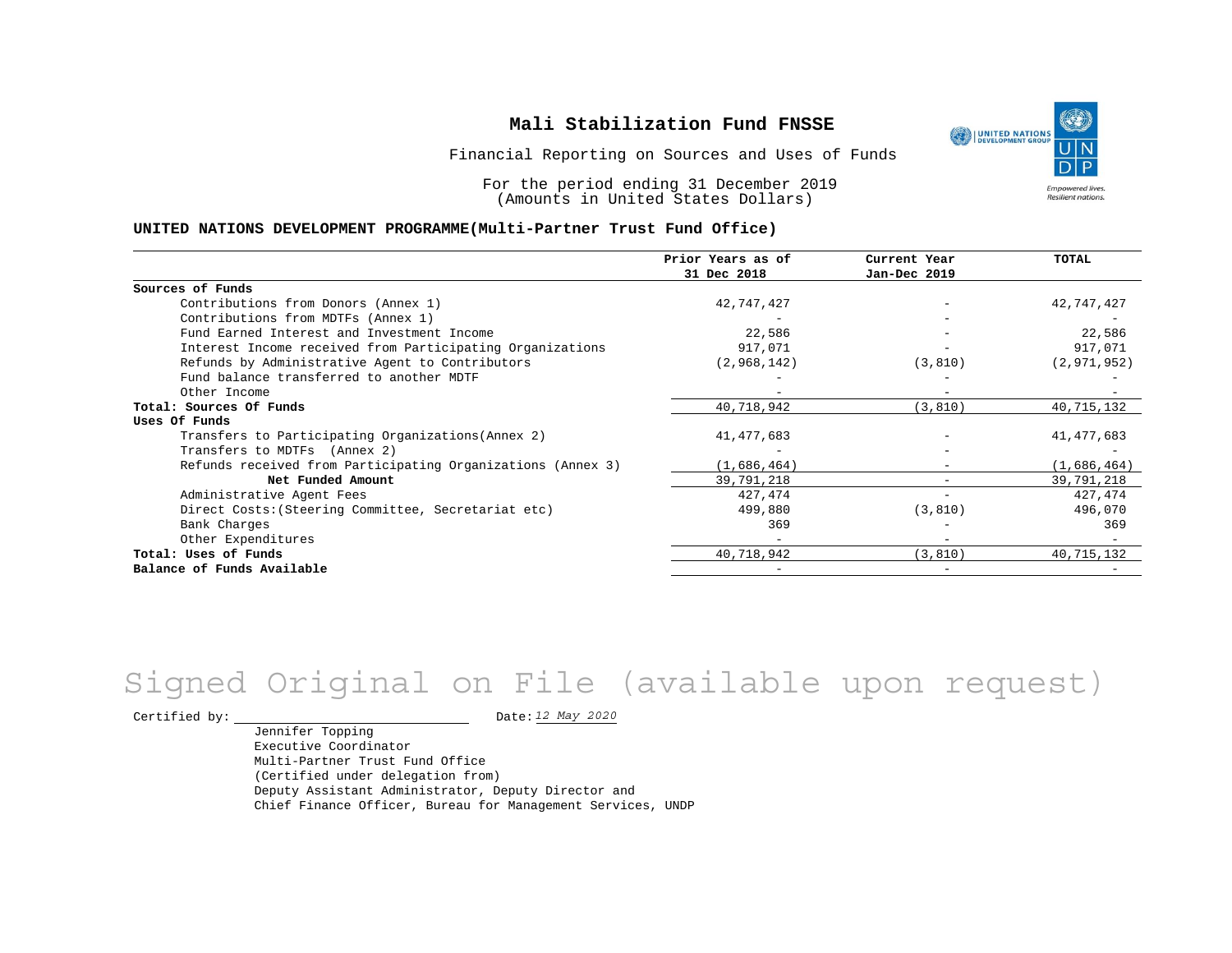

Financial Reporting on Sources and Uses of Funds

For the period ending 31 December 2019 (Amounts in United States Dollars)

#### **UNITED NATIONS DEVELOPMENT PROGRAMME(Multi-Partner Trust Fund Office)**

**Annex - 1: Contributions**

|                           | Prior Years as of | Current Year             | TOTAL      |
|---------------------------|-------------------|--------------------------|------------|
|                           | 31 Dec 2018       | Jan-Dec 2019             |            |
| From Contributors         |                   |                          |            |
| GOVERNMENT OF DENMARK     | 3,644,647         | $\overline{\phantom{0}}$ | 3,644,647  |
| GOVERNMENT OF NETHERLANDS | 32,249,280        | $\overline{\phantom{0}}$ | 32,249,280 |
| GOVERNMENT OF SPAIN       | 6,853,500         | $\overline{\phantom{0}}$ | 6,853,500  |
| Total: Contributions      | 42,747,427        | $-$                      | 42,747,427 |

## Signed Original on File (available upon request)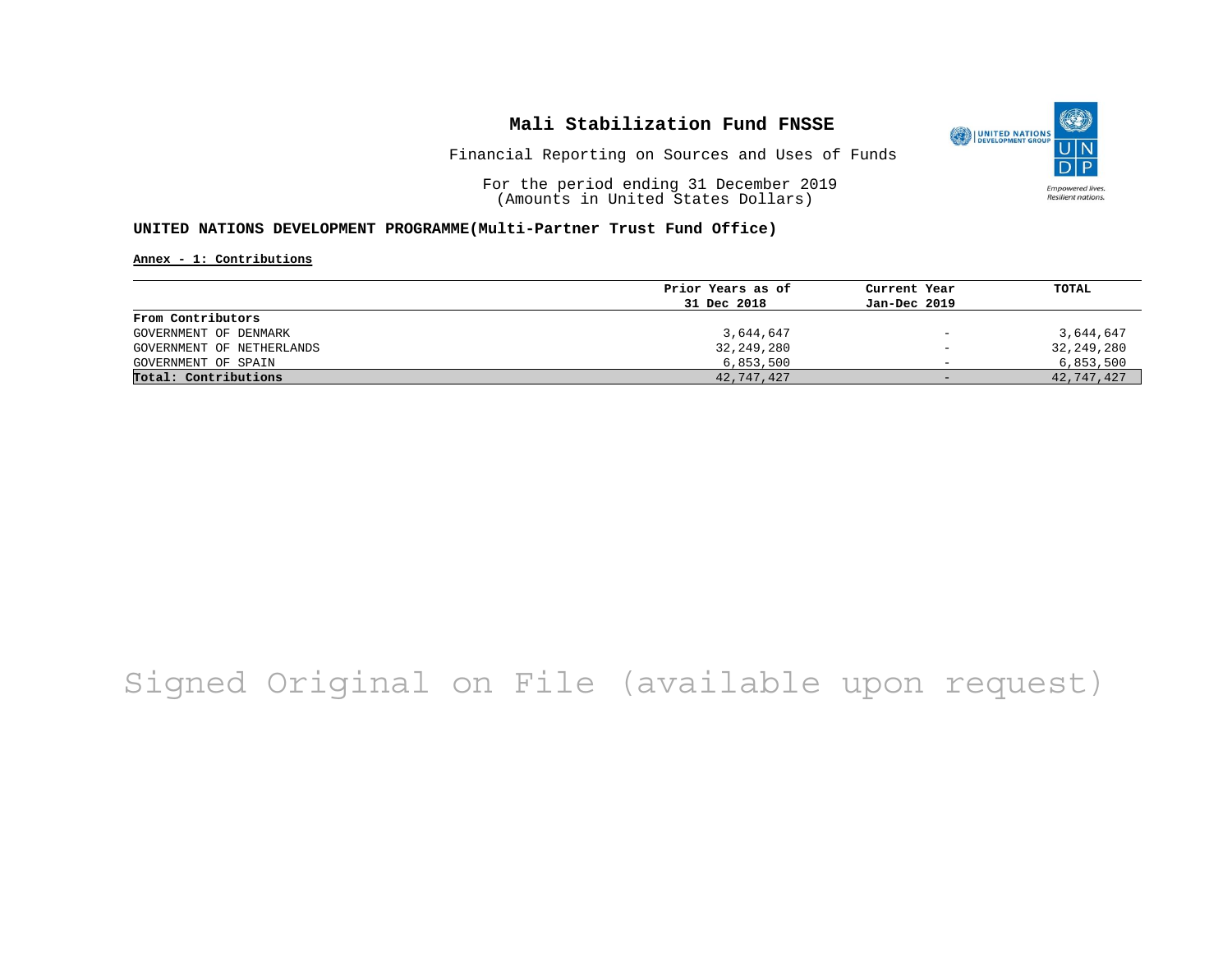

Financial Reporting on Sources and Uses of Funds

For the period ending 31 December 2019 (Amounts in United States Dollars)

#### **UNITED NATIONS DEVELOPMENT PROGRAMME(Multi-Partner Trust Fund Office)**

**Annex - 2: Transfers**

|                                | Prior Years as of | Current Year             | TOTAL      |
|--------------------------------|-------------------|--------------------------|------------|
|                                | 31 Dec 2018       | Jan-Dec 2019             |            |
| To Participating Organizations |                   |                          |            |
| Gvt of MLI                     | 41,477,683        | $\qquad \qquad -$        | 41,477,683 |
| <b>UNDP</b>                    | 499,880           | $\overline{\phantom{m}}$ | 499,880    |
|                                |                   |                          |            |
| Total Transfers                | 41,977,563        | $-$                      | 41,977,563 |

# Signed Original on File (available upon request)